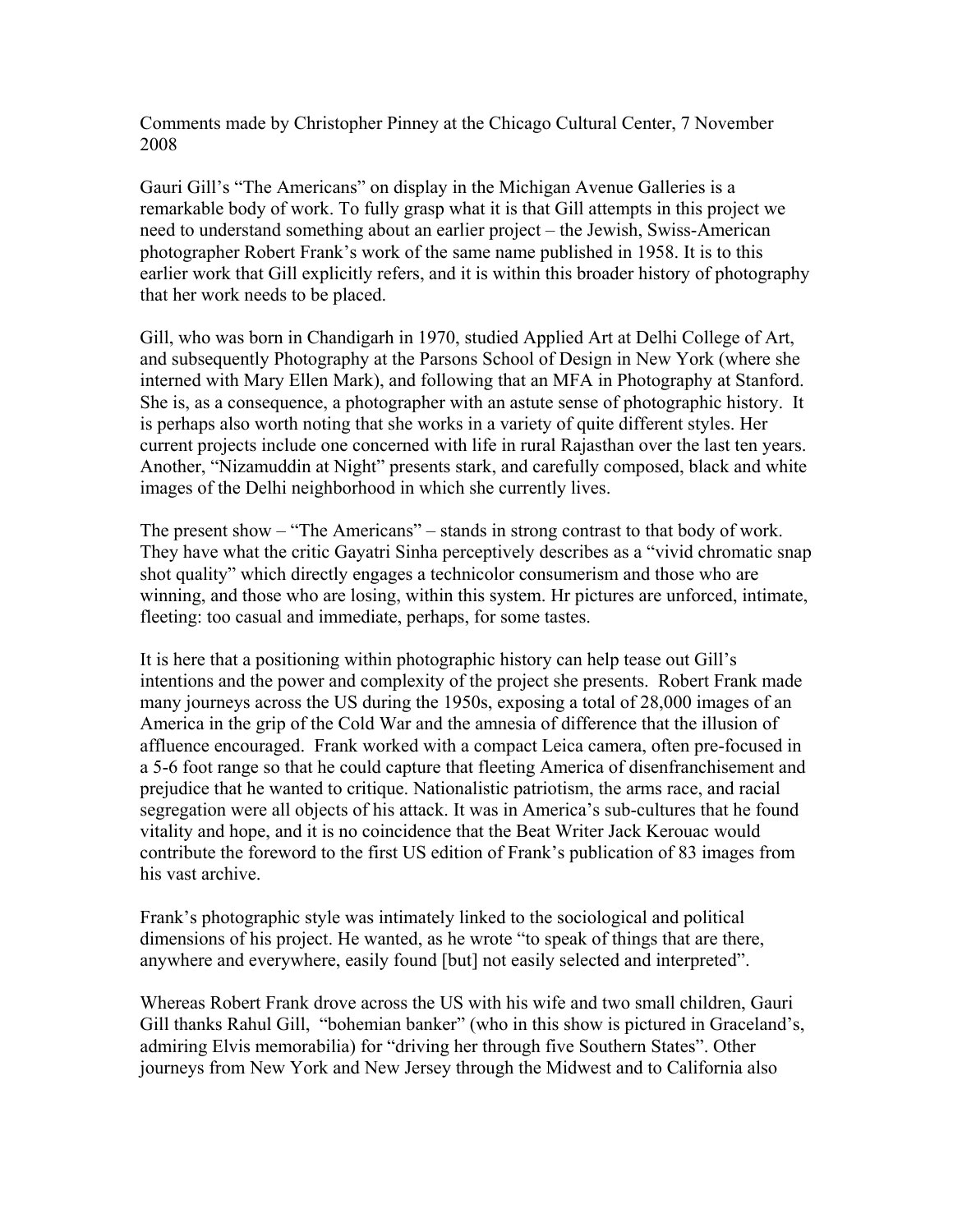leave their traces in the current show, including the five years she lived in the States, on both coasts.

Like Frank, Gill seeks the candid and revealing moment. This work has little of the highly formalized composition and stasis of much of the output of another Indian photographer who also studied with Mary Ellen Mark – Dayanita Singh.

When Frank's work first appeared it was largely condemned for its informality – its low lighting, unusual cropping and imprecise focus. So it is to this politicized aesthetic of the everyday that Gauri Gill pays homage. She too wants to "get beyond" the surface narrative of the American dream. But here we need to confront a paradox: both Frank's and Gill's work seem to present informal slices of the real, using the camera to record what Walter Benjamin called the "tiny spark of contingency" which photography uniquely seems able to capture.

But cutting through this highly uncontrived style is an intensity of highly mannered symbolism and allegory: a density of signs and signification (in Frank it was flags, jukeboxes and cars – symptoms of the military-entertainment-industrial complex; for Gill it is the presence of images of a mobile nostalgia and identity - Hindi film videos, a framed picture of Nargis, devotional chromolithographs, a small Santa Claus placed in the window of a jeweler's shop).

Let us briefly amplify this concern with allegory, which I think lies at the heart of Gill's work. Take what appear to be three opening images in the show. If you enter from the north we see two embodiments of the American dream – Alok and Sumati – in Silicon Valley, each opening the doors of their individual cars. But look again and we see alienation and disjuncture – their car doors unite at the very moment that the husband and wife face in different directions, the trajectories of the information economy pulling them apart.

Or, take a fascinating pair of images that greet you if you enter from the south. First, a party for Indian entrepreneurs at Washington D.C. – an embodiment of apparent success which is mirrored in an adjacent photograph of the elderly Kundan Singh of Yuba City who sits in considerable domestic splendor. He occupies an elegant chair, a huge potted plant to his left beneath which (and here allegory makes its appearance) a brass antelope sits. Brass antelope, or golden deer, we might ask, for this image is bound to evoke in many South Asian viewers an echo of the deer of maya or illusion after which Sita sends Ram and Lakshman during their exile from Ayodhya. It is while they chase the illusory animal, of course, that Ravan appears and manages to trick his way across the protective Lakshman rekha.

To these allegorical images we can add those that implode conventional stereotypes and explore disjuncture and alienation: a rath or chariot makes its way through the streets of Nashville; we see a puja shrine but also adoration at the shrine of Elvis; and a Gujarati employee is depicted in a Tennessee branch of Dunkin against a patterned backdrop seemingly substituting for the banyan tree backdrops so beloved of nineteenth-century